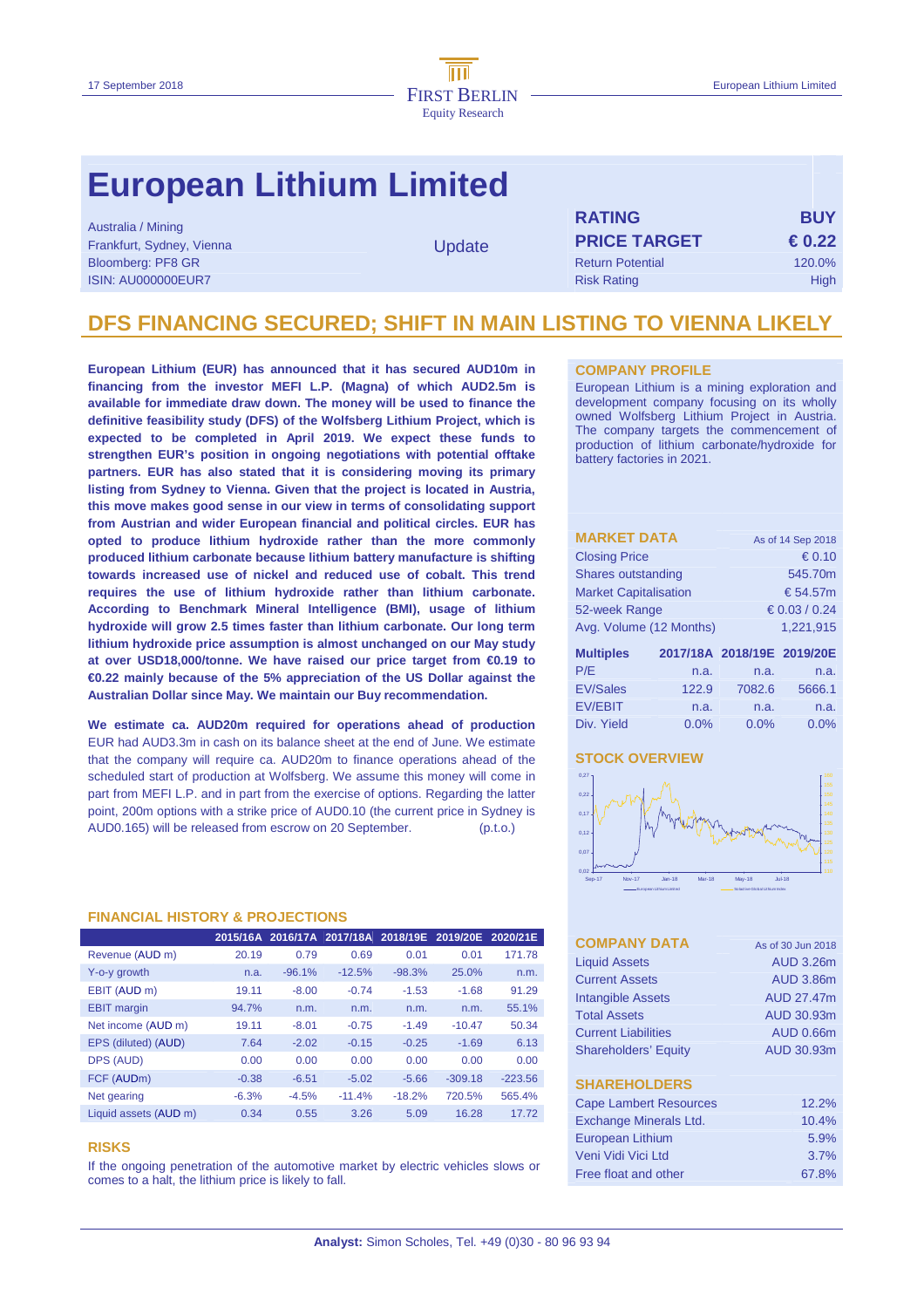**Shift in main listing to Vienna to consolidate Austrian/EU support for the project** Shareholders in EUR currently own the Wolfsberg Lithium Project through the Australian company European Lithium Ltd. which is the parent company of the Austrian project company ECM Lithium AT GmbH. EUR proposes to change the nationality of the stock market vehicle from Australian to Austrian through converting shares in European Lithium Ltd. into shares in a projected new company, European Lithium AG. Under this plan European Lithium AG would be created by renaming and changing the legal status of ECM Lithium AT GmbH. European Lithium Ltd. would become a shell company. EUR also plans to transfer the current Austrian listing from the Third Market of the Vienna Stock Exchange to the Prime Market. These moves would enhance the attractiveness of the EUR share to Austrian financial institutions and are also likely to strengthen support among Austrian and EU politicians who are in a position to grant subsidies to the Wolfsberg Lithium Project. They will also save the money currently spent on the Australian listing.

**Appointment of experienced Project Director** In early August EUR announced the appointment of Christian Heili as Project Director for the Wolfsberg Lithium Project. Mr Heili is a mining engineer with more than 30 years of experience in business, project management and wide-ranging operations including underground and beneficiation processes within the mining industry. Previous roles include Project Manager for Katanga Mining Ltd in DRC, Kinross Forrest Ltd in DRC, De Beers in South Africa, AngloGold Ashanti in Mali, Mine Manager for Mopani Copper Mines PLC, Production Manager for African Associated Mines (PVT) Ltd, and Anglo American Corp, VAAL Reefs Exploration and Mining Co. Ltd. Mr Heili will work closely with CEO Dietrich Wanke and consultants in overseeing the DFS.

**Scope to raise price target further if imminent drilling campaign boosts resource** The current JORC-compliant resource estimate for Wolfsberg (based solely on Zone 1) is 2.86m tonnes measured grading 1.28% lithium oxide, 3.44m tonnes indicated grading 1.08% lithium oxide and 4.68m tonnes inferred grading 0.78% lithium oxide. The preliminary feasibility study (PFS) published in April and our current valuation are based on the measured and indicated part of this resource estimate i.e. 6.3m tonnes grading 1.17% lithium oxide. Over the next few days EUR will begin a drilling programme with the intention of converting the inferred resources at Zone 1 into indicated resources. There will be scope to raise our price target, if, as we expect, European Lithium raises the measured and indicated part of its JORC resource to over 10m tonnes.

**Valuation model assumptions little changed on May study** Our current valuation model and changes to the key assumptions underlying the model are shown in figures 1 and 2 below. In early 2018 the start of the near-term drilling programme was scheduled for May, the completion of the DFS for the end of this year, and the start of production in 2020. Completion of the DFS is now expected in April 2019 and the start of production in Q1 2021 (previously: 2020). This explains the reduction in our 2020/21 revenue forecast from AUD220.6m to AUD171.8m.

**Price target now €0.22 (previously: €0.19). Buy recommendation maintained** As figure 2 shows, the assumptions underlying our valuation model deviate only slightly from our May study. Our yearly lithium hydroxide price forecasts are unchanged on the numbers provided by BMI for the preliminary feasibility study published in April. However, our total sales and average price forecast falls because the start of production is pushed back and BMI expects a slight decline in the commodity price during the latter years of our forecast period. Our price target rises from €0.19 to €0.22 mainly because of the 5% appreciation of the US Dollar against the Australian Dollar since our May study. We maintain our Buy recommendation.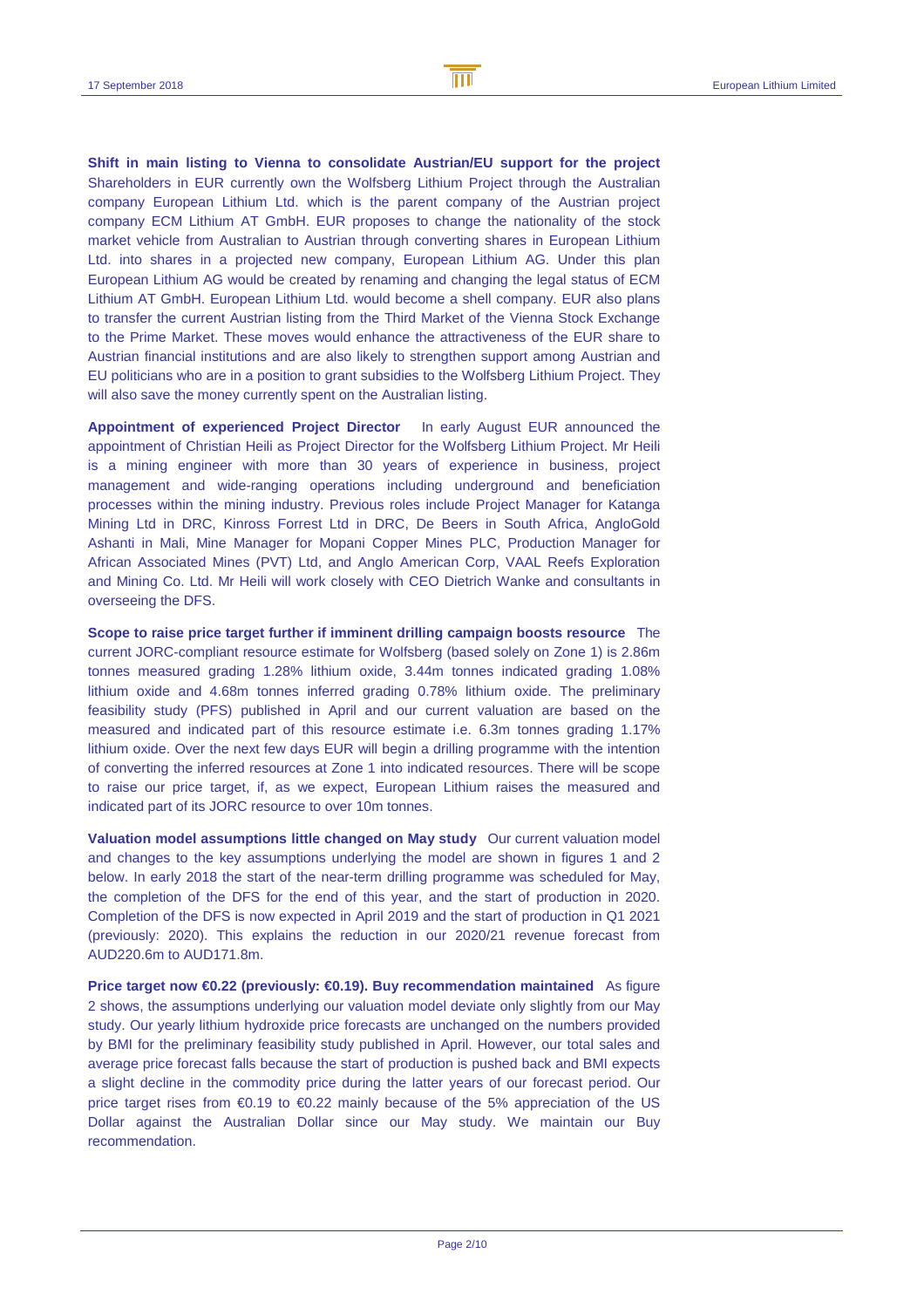### **Figure 1: Valuation model**

|                                                                                        | 19/20E   | 20/21E   | 21/22E | 22/23E |        | 23/24E 24/25E | 25/26E | 26/27E | 27/28E | 28/29E | 29/30E | 30/31E |
|----------------------------------------------------------------------------------------|----------|----------|--------|--------|--------|---------------|--------|--------|--------|--------|--------|--------|
| <b>Total mined (k tonnes)</b>                                                          |          | 332.5    | 707.5  | 740.0  | 720.0  | 725.0         | 740.0  | 725.0  | 720.0  | 715.0  | 690.0  | 620.4  |
| Run of mine grade $(Li2O)$                                                             |          | 0.71%    | 0.71%  | 0.71%  | 0.71%  | 0.71%         | 0.71%  | 0.71%  | 0.71%  | 0.71%  | 0.71%  | 0.71%  |
| Li <sub>2</sub> O recovery to spodumene concentrate                                    |          | 75.4%    | 75.4%  | 75.4%  | 75.4%  | 75.4%         | 75.4%  | 75.4%  | 75.4%  | 75.4%  | 75.4%  | 75.4%  |
| Spodumene concentrate produced (6% Li <sub>2</sub> O)                                  |          | 30,008   | 63,852 | 66,785 | 64,980 | 65,431        | 66,785 | 65,431 | 64,980 | 64,528 | 62,272 | 55,990 |
| $Li2O$ recovery in conversion plant                                                    |          | 89.7%    | 89.7%  | 89.7%  | 89.7%  | 89.7%         | 89.7%  | 89.7%  | 89.7%  | 89.7%  | 89.7%  | 89.7%  |
| LiOH H <sub>2</sub> O produced (tonnes)                                                |          | 4,529    | 9,638  | 10,080 | 9,808  | 9,876         | 10,080 | 9,876  | 9,808  | 9,740  | 9,399  | 8,451  |
| LIOH H <sub>2</sub> O price (USD/tonne)                                                |          | 24,200   | 25,025 | 23,650 | 21,450 | 19,250        | 16,300 | 15,000 | 15,000 | 15,000 | 15,000 | 15,000 |
| LIOH H <sub>2</sub> O revenue (USDm)                                                   |          | 109.6    | 241.2  | 238.4  | 210.4  | 190.1         | 164.3  | 148.1  | 147.1  | 146.1  | 141.0  | 126.8  |
| By-products (USDm)                                                                     |          | 14.2     | 14.2   | 14.2   | 14.2   | 14.2          | 14.2   | 14.2   | 14.2   | 14.2   | 14.2   | 14.2   |
| <b>Total revenue (USDm)</b>                                                            |          | 123.5    | 254.7  | 251.9  | 224.0  | 203.8         | 178.0  | 161.9  | 160.9  | 159.9  | 154.8  | 140.6  |
|                                                                                        |          |          |        |        |        |               |        |        |        |        |        |        |
| Direct mining and sorting cost (USDm)<br>(USD4,179/t Li <sub>2</sub> CO <sub>3</sub> ) |          | 18.9     | 40.3   | 42.1   | 41.0   | 41.3          | 42.1   | 41.3   | 41.0   | 40.7   | 39.3   | 35.3   |
| Processing and G&A cost (USDm)<br>$(USD4, 117/t Li_2CO_3)$                             |          | 18.6     | 39.7   | 41.5   | 40.4   | 40.7          | 41.5   | 40.7   | 40.4   | 40.1   | 38.7   | 34.8   |
|                                                                                        |          |          |        |        |        |               |        |        |        |        |        |        |
| <b>EBITDA (USDm)</b>                                                                   |          | 85.9     | 174.7  | 168.3  | 142.6  | 121.8         | 94.4   | 80.0   | 79.5   | 79.1   | 76.8   | 70.5   |
| Depreciation (USDm)                                                                    |          | 18.9     | 40.3   | 42.2   | 41.0   | 41.3          | 42.2   | 41.3   | 41.0   | 40.7   | 39.3   | 35.3   |
| EBIT (USDm)                                                                            |          | 67.0     | 134.4  | 126.1  | 101.6  | 80.5          | 52.2   | 38.7   | 38.5   | 38.3   | 37.5   | 35.1   |
| 25% tax (USDm)                                                                         |          | 16.7     | 33.6   | 31.5   | 25.4   | 20.1          | 13.1   | 9.7    | 9.6    | 9.6    | 9.4    | 8.8    |
| <b>Operating CF after tax (USDm)</b>                                                   |          | 69.2     | 141.1  | 136.8  | 117.2  | 101.7         | 81.3   | 70.3   | 69.9   | 69.5   | 67.4   | 61.7   |
|                                                                                        |          |          |        |        |        |               |        |        |        |        |        |        |
| <b>Capital cost mine (USDm)</b>                                                        | 39.1     | 39.1     |        |        |        |               |        |        |        |        |        |        |
| Capital cost processing plant (USDm)                                                   | 172.7    | 172.7    |        |        |        |               |        |        |        |        |        |        |
| <b>Net cashflow (USDm)</b>                                                             | $-211.8$ | $-142.6$ | 141.1  | 136.8  | 117.2  | 101.7         | 81.3   | 70.3   | 69.9   | 69.5   | 67.4   | 61.7   |
| NPV net cashflows (discount rate: 10%)                                                 | $-178.7$ | $-109.4$ | 98.4   | 86.7   | 67.5   | 53.3          | 38.7   | 30.4   | 27.5   | 24.9   | 21.9   | 18.2   |
|                                                                                        |          |          |        |        |        |               |        |        |        |        |        |        |
| <b>Sum NPVs (USDm)</b>                                                                 | 179.5    |          |        |        |        |               |        |        |        |        |        |        |
| <b>Sum NPVs (AUDm)</b>                                                                 | 249.7    |          |        |        |        |               |        |        |        |        |        |        |
|                                                                                        |          |          |        |        |        |               |        |        |        |        |        |        |
| End June 2018 net cash position (AUDm)                                                 | 3.3      |          |        |        |        |               |        |        |        |        |        |        |
| Proceeds of option exercise (AUDm)                                                     | 20.4     |          |        |        |        |               |        |        |        |        |        |        |
| Pre-production equity capital raise (AUDm)                                             | 7.5      |          |        |        |        |               |        |        |        |        |        |        |
| <b>Total equity valuation</b>                                                          | 280.9    |          |        |        |        |               |        |        |        |        |        |        |
|                                                                                        |          |          |        |        |        |               |        |        |        |        |        |        |
| Current no. shares outstanding (m)                                                     | 545.7    |          |        |        |        |               |        |        |        |        |        |        |
| No. shares issued against option exercise (m)                                          | 204.4    |          |        |        |        |               |        |        |        |        |        |        |
| No. shares issued through equity capital raise (m)                                     | 53.5     |          |        |        |        |               |        |        |        |        |        |        |
| Proforma share count (m)                                                               | 803.6    |          |        |        |        |               |        |        |        |        |        |        |
| Value per share (AUD)                                                                  | 0.350    |          |        |        |        |               |        |        |        |        |        |        |
| Value per share $(\epsilon)$                                                           | 0.216    |          |        |        |        |               |        |        |        |        |        |        |

Source: European Lithium, First Berlin Equity Research estimates

B

 $\overline{\mathbb{m}}$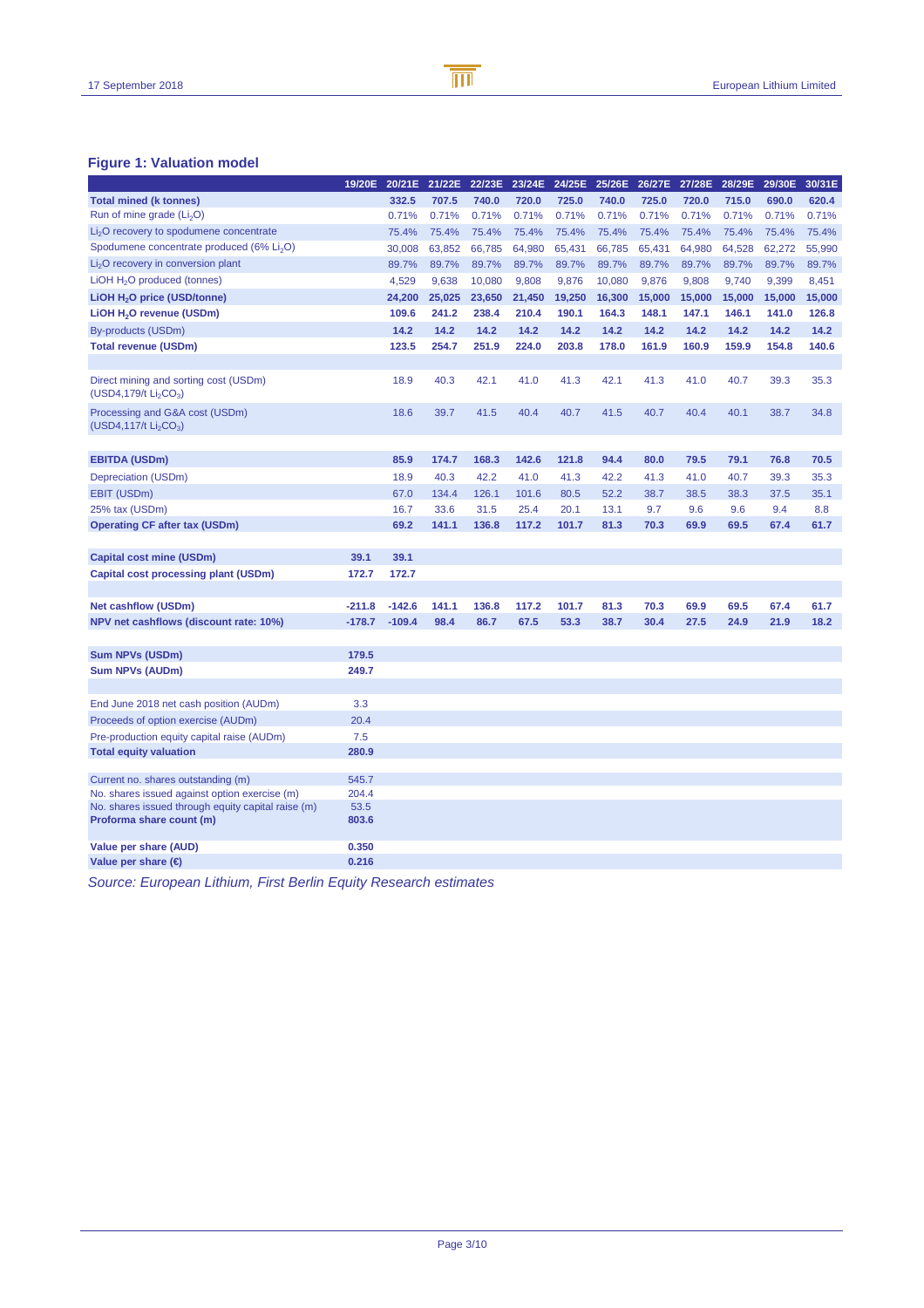B

 $\overline{\mathbb{m}}$ 

| $\sim$ 1900 - 1900 account public and change out valuation model               |          |            |          |  |
|--------------------------------------------------------------------------------|----------|------------|----------|--|
|                                                                                | Old      | <b>New</b> | Delta %  |  |
| Life of mine                                                                   | 11 years | 11 years   | 0.0%     |  |
| Average LiOH H <sub>2</sub> O price (USD/tonne)                                | 18,555   | 18,395     | $-0.9%$  |  |
| LIOH $H2O$ volume (tonnes)                                                     | 101,287  | 101,287    | 0.0%     |  |
| Total sales of LiOH H <sub>2</sub> O (USDm)                                    | 1,874    | 1,858      | $-0.8%$  |  |
| Total sales of by-products (USDm)<br>(feldspar, quartz, mica, sodium sulphate) | 155.7    | 155.7      | 0.0%     |  |
| Total sales (USDm)                                                             | 2,030    | 2,014      | $-0.8%$  |  |
| LiOH H <sub>2</sub> O production cost (USD/tonne)                              | 8,296    | 8,296      | 0.0%     |  |
| Total EBITDA (USDm)                                                            | 1,190    | 1,174      | $-1.4%$  |  |
| Capital cost of mine construction (USDm)                                       | 78.2     | 78.2       | 0.0%     |  |
| Capital cost of process plant (USDm)                                           | 345.4    | 345.4      | 0.0%     |  |
| Total capital costs (USDm)                                                     | 423.6    | 423.6      | 0.0%     |  |
| Tax charge                                                                     | 25%      | 25%        |          |  |
| <b>Discount rate</b>                                                           | 10%      | 10%        |          |  |
| <b>Project NPV (USDm)</b>                                                      | 155.0    | 179.5      | 15.8%    |  |
| <b>Project NPV (AUDm)</b>                                                      | 205.7    | 249.7      | 21.4%    |  |
| Proforma net cash position (AUDm)                                              | 44.8     | 31.1       | $-30.5%$ |  |
| <b>Total equity valuation (AUDm)</b>                                           | 250.5    | 280.9      | 12.1%    |  |
| Proforma share count (m)                                                       | 860.6    | 803.6      | $-6.6%$  |  |
| <b>Value per share (AUD)</b>                                                   | 0.291    | 0.350      | 20.1%    |  |
| Value per share $(\epsilon)$                                                   | 0.187    | 0.216      | 15.6%    |  |

### **Figure 2: Key assumptions underlying our valuation model**

Source: European Lithium, DRA Global, Benchmark Mineral Intelligence, First Berlin Equity Research estimates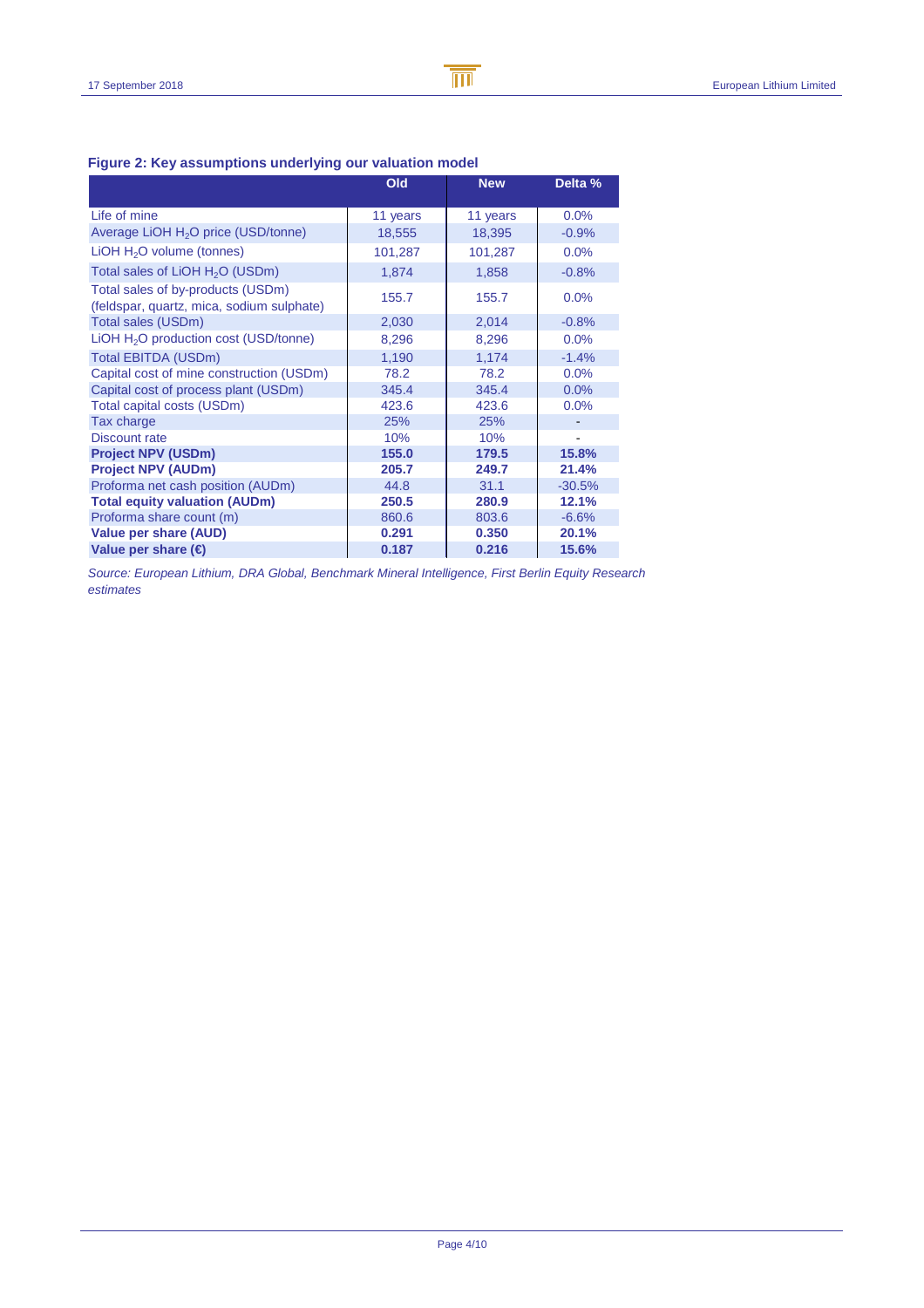## **INCOME STATEMENT**

| All figures in AUD                        | 2015/16A    | 2016/17A     | 2017/18A    | 2018/19E       | 2019/20E      | 2020/21E      |
|-------------------------------------------|-------------|--------------|-------------|----------------|---------------|---------------|
| <b>Revenue and other incomes</b>          | 20,193,003  | 790,705      | 691,713     | 12,000         | 15,000        | 171,784,322   |
| Mining and processing costs               | $\mathbf 0$ | $\mathbf 0$  | $\mathbf 0$ | $\mathbf 0$    | $\mathbf 0$   | $-52,279,493$ |
| Parent co. employee benefits expense      | $\mathbf 0$ | $-315,124$   | $-213,548$  | $-234,903$     | $-258,393$    | $-284,232$    |
| <b>Consulting fees</b>                    | $-8,043$    | $-596,163$   | $-481,273$  | $-529,400$     | $-582,340$    | $-640,574$    |
| <b>Travel expenses</b>                    | $\Omega$    | $-226,201$   | $-268,015$  | $-294,817$     | $-324,298$    | $-356,728$    |
| Regulatory and compliance costs           | $-22,847$   | $-381,828$   | $-178,464$  | $-196,310$     | $-215,941$    | $-237,536$    |
| Reverse takeover transaction cost         | 0           | $-4,925,229$ | $\mathbf 0$ | $\mathbf 0$    | $\mathbf 0$   | $\mathbf 0$   |
| Other expenses                            | $-52,593$   | $-2,215,810$ | $-255,746$  | $-281,321$     | $-309,453$    | $-340,398$    |
| <b>EBITDA</b>                             | 20,109,520  | $-7,869,650$ | $-705,333$  | $-1,524,751$   | $-1,675,426$  | 117,645,361   |
| Depreciation, amortisation and impairment | $-996,178$  | $-127,820$   | $-36,180$   | $-2,400$       | $-2,400$      | $-26,357,512$ |
| <b>Operating income (EBIT)</b>            | 19,113,342  | $-7,997,470$ | $-741,513$  | $-1,527,151$   | $-1,677,826$  | 91,287,849    |
| Net financial result                      | $-2,691$    | $-10,893$    | $-8,285$    | 40,966         | $-8,793,335$  | $-24,164,590$ |
| <b>Pre-tax income (EBT)</b>               | 19,110,651  | $-8,008,363$ | $-749,798$  | $-1,486,185$   | $-10,471,161$ | 67,123,258    |
| Income taxes                              | $\mathbf 0$ | $\mathbf 0$  | $\mathbf 0$ | $\overline{0}$ | $\mathbf 0$   | $-16,780,815$ |
| <b>Net income / loss</b>                  | 19,110,651  | $-8,008,363$ | $-749,798$  | $-1,486,185$   | $-10,471,161$ | 50,342,444    |
| <b>Diluted EPS (in AUD)</b>               | 7.64        | $-2.02$      | $-0.15$     | $-0.25$        | $-1.69$       | 6.13          |
| <b>Ratios</b>                             |             |              |             |                |               |               |
| <b>EBITDA</b> margin on revenues          | 99.6%       | n.m.         | n.m.        | n.m.           | n.m.          | 68.5%         |
| <b>EBIT margin on revenues</b>            | 94.7%       | n.m.         | n.m.        | n.m.           | n.m.          | 53.1%         |
| Net margin on revenues                    | 94.6%       | n.m.         | n.m.        | n.m.           | n.m.          | 29.3%         |
| Tax rate                                  | 0.0%        | 0.0%         | 0.0%        | 0.0%           | 0.0%          | 25.0%         |
| <b>Expenses as % of revenues</b>          |             |              |             |                |               |               |
| Mining and processing costs               | n.m.        | n.m.         | n.m.        | n.m.           | n.m.          | 30.4%         |
| Parent co. employee benefits expense      | n.m.        | 39.9%        | 30.9%       | 1957.5%        | 1722.6%       | 0.2%          |
| Other expenses                            | 0.3%        | 280.2%       | 37.0%       | 2344.3%        | 2063.0%       | 0.2%          |
| <b>Y-Y Growth</b>                         |             |              |             |                |               |               |
| <b>Revenues</b>                           | n.a.        | $-96.1%$     | $-12.5%$    | $-98.3%$       | 25.0%         | n.m.          |
| Operating income                          | n.a.        | n.m.         | n.m.        | n.m.           | n.m.          | n.m.          |
| Net income/ loss                          | n.a.        | n.m.         | n.m.        | n.m.           | n.m.          | n.m.          |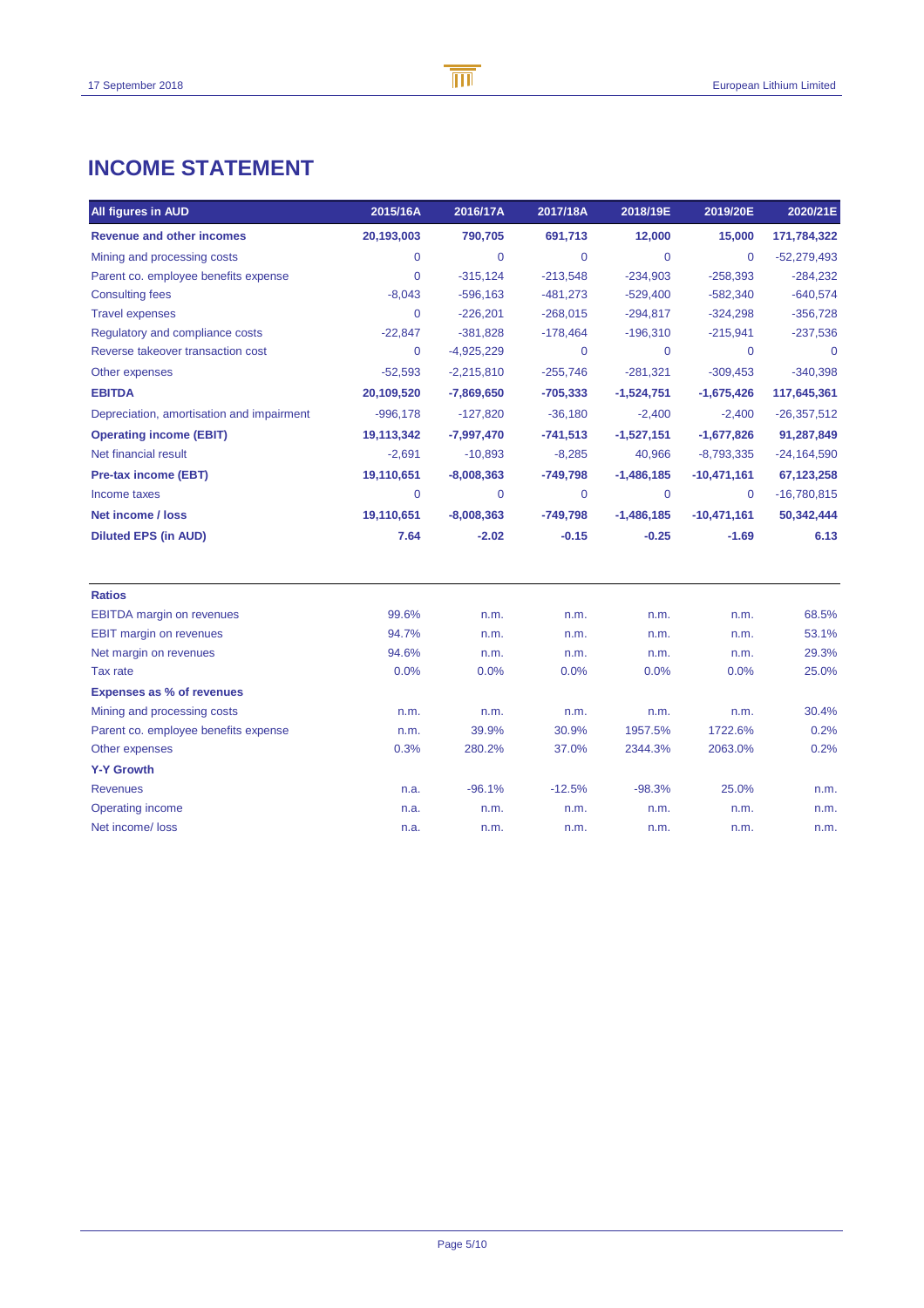## **BALANCE SHEET**

| All figures in AUD                              | 2015/16A     | 2016/17A     | 2017/18A     | 2018/19E       | 2019/20E    | 2020/21E    |
|-------------------------------------------------|--------------|--------------|--------------|----------------|-------------|-------------|
| <b>Assets</b>                                   |              |              |              |                |             |             |
| <b>Current assets, total</b>                    | 426,224      | 1,079,853    | 3,858,732    | 5,694,758      | 17,031,980  | 22,872,882  |
| Cash and cash equivalents                       | 344,286      | 549,855      | 3,258,892    | 5,094,758      | 16,281,980  | 17,719,352  |
| Trade and other receivables                     | 81,938       | 330,765      | 599,840      | 600,000        | 750,000     | 5,153,530   |
| Restricted cash and other deposits              | 0            | 199,233      | $\mathbf 0$  | $\mathbf 0$    | 0           | $\mathbf 0$ |
| Non-current assets, total                       | 17,101,967   | 21,791,323   | 27,726,120   | 31,727,120     | 330,408,460 | 602,745,688 |
| Property, plant & equipment                     | 0            | 6,150        | 4,880        | 5,880          | 294,687,220 | 563,024,448 |
| Deferred exploration and evaluation expenditure | 17,072,463   | 21,532,875   | 27,465,305   | 31,465,305     | 35,465,305  | 39,465,305  |
| Restricted cash and other financial assets      | 29,504       | 252,298      | 255,935      | 255,935        | 255,935     | 255,935     |
| <b>Total assets</b>                             | 17,528,191   | 22,871,176   | 31,584,852   | 37,421,878     | 347,440,440 | 625,618,570 |
| Shareholders' equity & debt                     |              |              |              |                |             |             |
| <b>Current liabilities, total</b>               | 1,009,236    | 523,484      | 656,789      | 480,000        | 600,000     | 3,435,686   |
| Trade and other payables                        | 337,836      | 523,484      | 656,789      | 480,000        | 600,000     | 3,435,686   |
| <b>Borrowings</b>                               | 671,400      | 0            | $\mathbf 0$  | $\mathbf 0$    | $\mathbf 0$ | $\mathbf 0$ |
| Long term liabilities, total                    | 0            | 0            | 0            | 7,500,000      | 307,500,000 | 532,500,000 |
| <b>Borrowings</b>                               | 0            | 0            | 0            | $\overline{0}$ | 300,000,000 | 525,000,000 |
| Convertible notes                               | 0            | 0            | $\mathbf 0$  | 7,500,000      | 7,500,000   | 7,500,000   |
| <b>Shareholders' equity</b>                     | 16,518,955   | 22,347,692   | 30,928,063   | 29,441,878     | 39,340,440  | 89,682,883  |
| <b>Total consolidated equity and debt</b>       | 17,528,191   | 22,871,176   | 31,584,852   | 37,421,878     | 347,440,440 | 625,618,570 |
| <b>Ratios</b>                                   |              |              |              |                |             |             |
| Current ratio (x)                               | 0.42         | 2.06         | 5.88         | 11.86          | 28.39       | 6.66        |
| Quick ratio (x)                                 | 0.42         | 2.06         | 5.88         | 11.86          | 28.39       | 6.66        |
| Net debt                                        | $-1,045,190$ | $-1,001,386$ | $-3,514,827$ | $-5,350,693$   | 283,462,085 | 507,024,713 |
| Net gearing                                     | $-6.3%$      | $-4.5%$      | $-11.4%$     | $-18.2%$       | 720.5%      | 565.4%      |
| Book value per share (in AUD)                   | n.m.         | 0.05         | 0.06         | 0.05           | 0.07        | 0.15        |
| Return on equity (ROE)                          | n.a.         | $-41.2%$     | $-0.7%$      | $-4.9%$        | $-30.4%$    | 78.0%       |

B

 $\overline{\mathbb{m}}$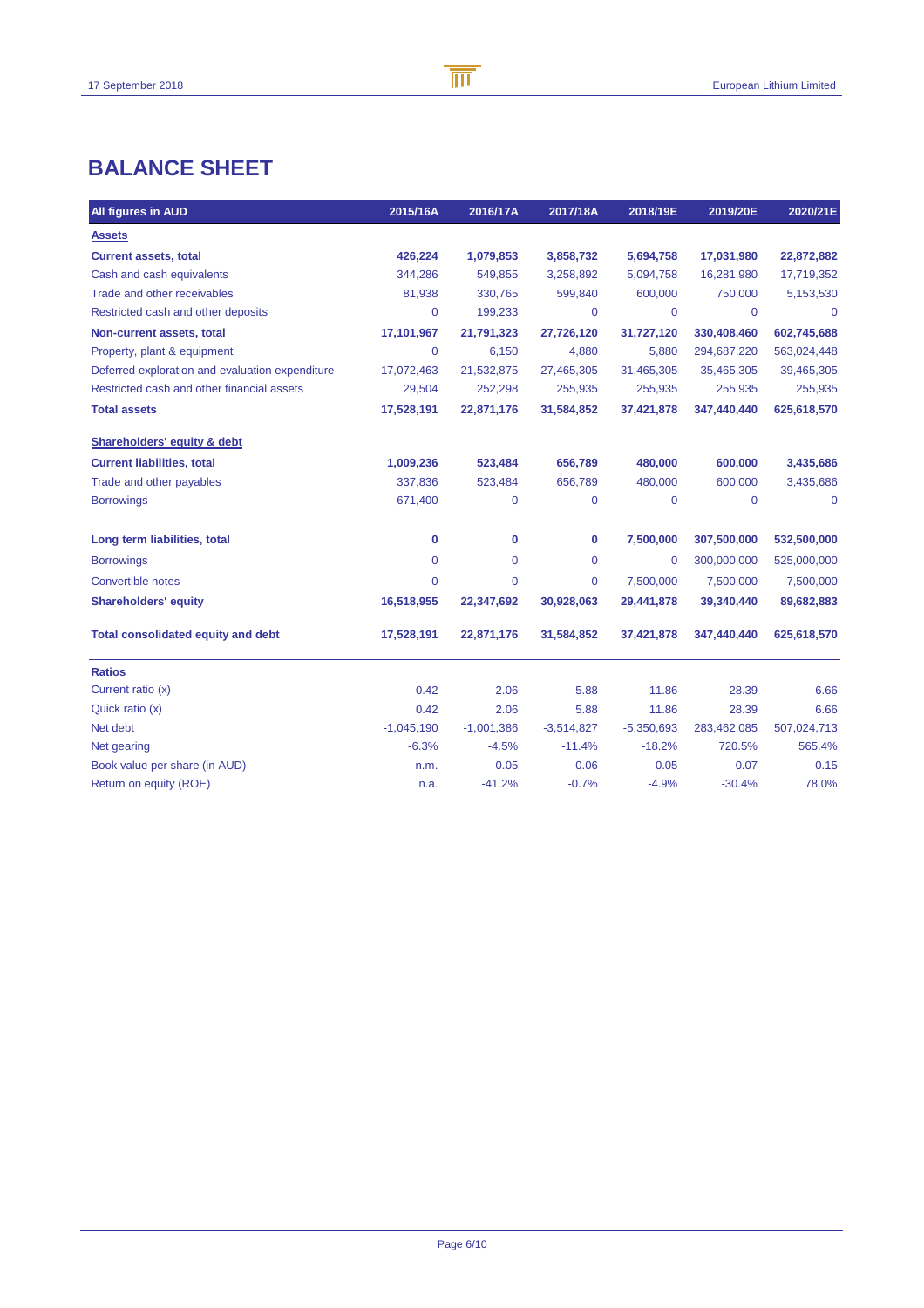## **CASH FLOW STATEMENT**

| All figures in AUD                                        | 2015/16A    | 2016/17A       | 2017/18A       | 2018/19E     | 2019/20E         | 2020/21E       |
|-----------------------------------------------------------|-------------|----------------|----------------|--------------|------------------|----------------|
| <b>Cash flow from operating activities</b>                |             |                |                |              |                  |                |
| Revenue from mining                                       | 0           | $\overline{0}$ | $\overline{0}$ | 0            | 0                | 171,784,322    |
| Payments to suppliers, employees; mining costs            | $-37,127$   | $-2,922,853$   | $-1,557,730$   | $-1,700,879$ | $-1,705,426$     | $-55,706,804$  |
| Payments for exploration                                  | $\mathbf 0$ | $-3,575,108$   | $-4,279,180$   | $-4,000,000$ | $-4,000,000$     | $-4,000,000$   |
| Net interest received/(paid)                              | 107         | 3,251          | 23,990         | 40,966       | $-8,793,335$     | $-24,164,590$  |
| Decrease/(increase) in restricted cash balances           | 0           | $-422,027$     | 221,362        | -821         | 0                | 0              |
| <b>VAT</b> refund                                         | 63,346      | $\mathbf 0$    | 140,234        | 0            | 0                | $\mathbf 0$    |
| Tax paid                                                  | 0           | 0              | 0              | 0            | 0                | $-16,780,815$  |
| Net cash provided by/(used in) operating<br>activities    | 26,326      | $-6,916,737$   | $-5,451,324$   | $-5,660,734$ | -14,498,761      | 71,132,112     |
| <b>Cash flow from investing activities</b>                |             |                |                |              |                  |                |
| Proceeds from the sale of exploration tenements           | $-409,405$  | 70,000         | 430,000        | 0            | 0                | 0              |
| Payment for property, plant and equipment                 | 0           | $-6,838$       | 0              | $-3,400$     | -294,683,740     | $-294,694,740$ |
| Cash acquired on acquisition of accounting<br>subsidiary  | 0           | 343,642        | 0              | 0            | $\mathbf 0$      | 0              |
| Net cash provided by/(used in) investing<br>activities    | $-409,405$  | 406,804        | 430,000        | $-3,400$     | -294,683,740     | -294,694,740   |
| Free cash flow                                            | $-383,079$  | $-6,509,933$   | $-5,021,324$   | $-5,664,134$ | $-309, 182, 501$ | $-223,562,628$ |
| <b>Cash flow from financing activities</b>                |             |                |                |              |                  |                |
| Proceeds from capital raisings/option exercise            | 0           | 7,016,675      | 8,502,309      | 0            | 20,369,722       | 0              |
| Payment for share issue costs                             | 0           | $-299,801$     | $-781,033$     | 0            | 0                | $\mathbf 0$    |
| Increase/(decrease) in loans and borrowings               | $-37,463$   | $\mathbf 0$    | $\overline{0}$ | 0            | 300,000,000      | 225,000,000    |
| <b>Convertible notes</b>                                  |             |                |                | 7,500,000    |                  |                |
| <b>Transfer to subsidiaries</b>                           | 754,759     | $\overline{0}$ | $\overline{0}$ | 0            | 0                | $\mathbf 0$    |
| Net cash provided by financing activities                 | 717,296     | 6,716,874      | 7,721,276      | 7,500,000    | 320,369,722      | 225,000,000    |
| Net increase in cash and cash equivalents                 | 334,217     | 206,941        | 2,699,952      | 1,835,866    | 11, 187, 222     | 1,437,372      |
| Cash and cash equivalents at the beginning of the<br>year | 16,591      | 344,286        | 549,855        | 3,258,892    | 5,094,758        | 16,281,980     |
| Effects of exchange rate fluctuations on cash held        | $-6,522$    | $-1,372$       | 9,085          | 0            | 0                | 0              |
| Cash and cash equivalents at the end of the<br>year       | 344,286     | 549,855        | 3,258,892      | 5,094,758    | 16,281,980       | 17,719,352     |
| <b>EBITDA/share (in AUD)</b>                              | 8.04        | $-1.98$        | $-0.14$        | $-0.34$      | $-0.36$          | 20.61          |
| <b>Y-Y Growth</b>                                         |             |                |                |              |                  |                |
| Operating cash flow                                       | n.a.        | 2938.3%        | 637.9%         | 70.8%        | n.m.             | n.m.           |
| Free cash flow                                            | n.a.        | n.m.           | n.m.           | n.m.         | n.m.             | n.m.           |
| <b>EBITDA/share</b>                                       | n.a.        | n.m.           | n.m.           | n.m.         | n.m.             | n.m.           |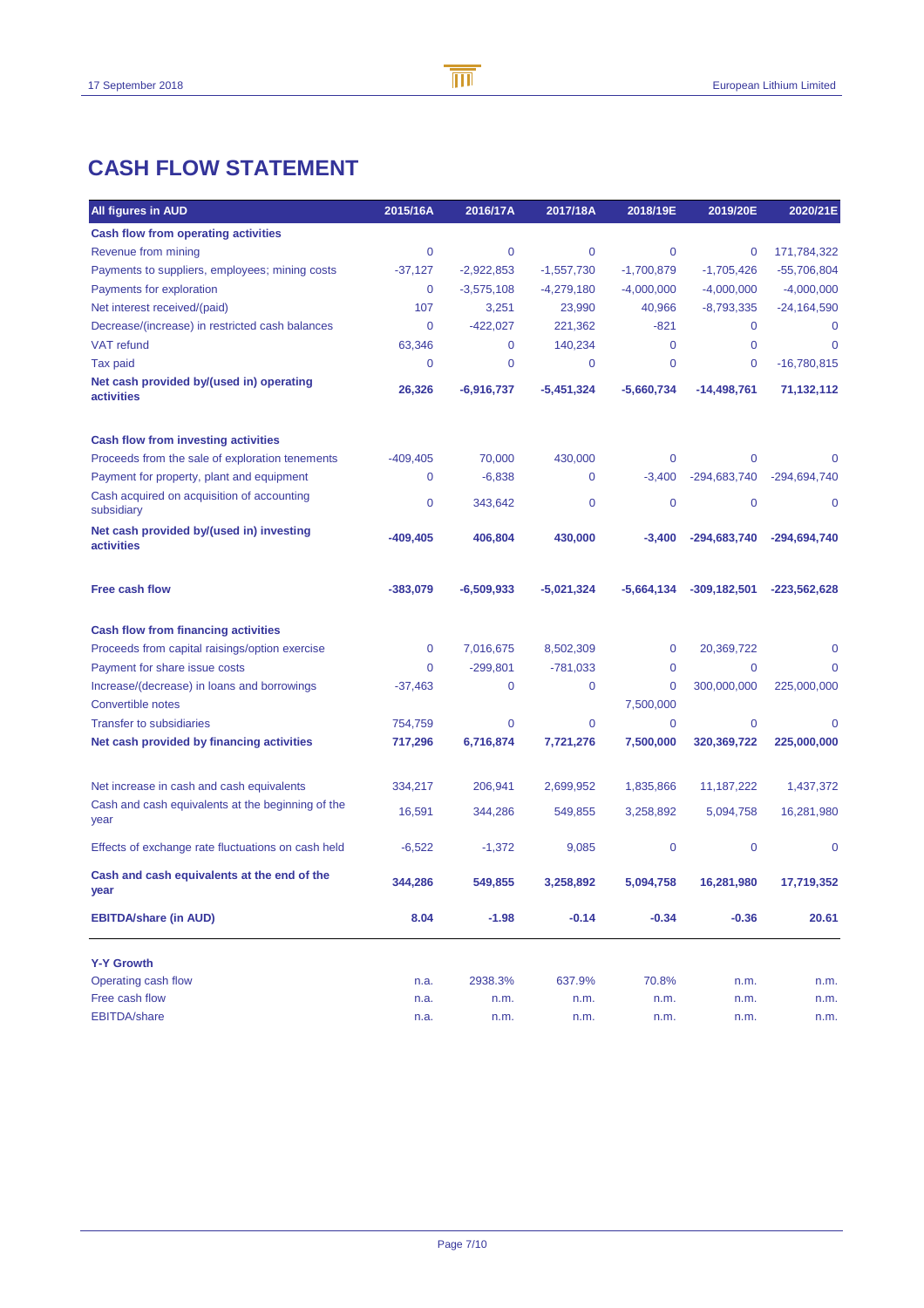|                          | FINOT DENLIN NEGOMMENDATION & FNIGE TANGET FIIOTONT |                               |                       |                        |  |  |  |
|--------------------------|-----------------------------------------------------|-------------------------------|-----------------------|------------------------|--|--|--|
| <b>Report</b><br>$No.$ : | Date of<br>publication                              | Previous day<br>closing price | <b>Recommendation</b> | <b>Price</b><br>target |  |  |  |
| Initial<br>Report        | 7 March 2018                                        | €0.15                         | Add                   | €0.19                  |  |  |  |
| 2                        | 23 May 2018                                         | €0.13                         | Buy                   | € $0.19$               |  |  |  |
| 3                        | Todav                                               | €0.10                         | Buy                   | €0.22                  |  |  |  |

#### **FIRST BERLIN RECOMMENDATION & PRICE TARGET HISTORY**

#### **Authored by: Simon Scholes, Analyst**

**Company responsible for preparation:** 

#### **First Berlin Equity Research GmbH**  Mohrenstraße 34

10117 Berlin

Tel. +49 (0)30 - 80 96 93 94 Fax +49 (0)30 - 80 93 96 87

info@firstberlin.com www.firstberlin.com

#### **Person responsible for forwarding or distributing this financial analysis: Martin Bailey**

**Copyright© 2018 First Berlin Equity Research GmbH** No part of this financial analysis may be copied, photocopied, duplicated or distributed in any form or media whatsoever without prior written permission from First Berlin Equity Research GmbH. First Berlin Equity Research GmbH shall be identified as the source in the case of quotations. Further information is available on request.

#### **INFORMATION PURSUANT TO SECTION 34B OF THE GERMAN SECURITIES TRADING ACT [WPHG], TO REGULATION (EU) NO 596/2014 OF THE EUROPEAN PARLIAMENT AND OF THE COUNCIL OF APRIL 16, 2014, ON MARKET ABUSE (MARKET ABUSE REGULATION) AND TO THE GERMAN ORDINANCE ON THE ANALYSIS OF FINANCIAL INSTRUMENTS [FINANV]**

First Berlin Equity Research GmbH (hereinafter referred to as: "First Berlin") prepares financial analyses while taking the relevant regulatory provisions, in particular the German Securities Trading Act [WpHG], Regulation (EU) No 596/2014 of the European Parliament and of the Council of April 16, 2014, on market abuse (market abuse regulation) and the German Ordinance on the Analysis of Financial Instruments [FinAnV] into consideration. In the following First Berlin provides investors with information about the statutory provisions that are to be observed in the preparation of financial analyses.

#### **CONFLICTS OF INTEREST**

In accordance with Section 34b Paragraph 1 of the German Securities Trading Act [WpHG] and Regulation (EU) No 596/2014<br>of the European Parliament and of the Council of April 16, 2014, on market abuse (market abuse regulati may only be passed on or publicly distributed if circumstances or relations which may cause conflicts of interest among the authors, the legal entities responsible for such preparation or companies associated with them are disclosed along with the financial analysis.

First Berlin offers a range of services that go beyond the preparation of financial analyses. Although First Berlin strives to avoid conflicts of interest wherever possible, First Berlin may maintain the following relations with the analysed company, which in particular may constitute a potential conflict of interest (further information and data may be provided on request):

- The author, First Berlin, or a company associated with First Berlin holds an interest of more than five percent in the share capital of the analysed company;
- The author, First Berlin, or a company associated with First Berlin provided investment banking or consulting services for the analysed company within the past twelve months for which remuneration was or was to be paid;
- The author, First Berlin, or a company associated with First Berlin reached an agreement with the analysed company for preparation of a financial analysis for which remuneration is owed;
- The author, First Berlin, or a company associated with First Berlin has other significant financial interests in the analysed company;

In order to avoid and, if necessary, manage possible conflicts of interest both the author of the financial analysis and First Berlin shall be obliged to neither hold nor in any way trade the securities of the company analyzed. The remuneration of the author of the financial analysis stands in no direct or indirect connection with the recommendations or opinions represented in the financial analysis. Furthermore, the remuneration of the author of the financial analysis is neither coupled directly to financial transactions nor to stock exchange trading volume or asset management fees.

If despite these measures one or more of the aforementioned conflicts of interest cannot be avoided on the part of the author or First Berlin, then reference shall be made to such conflict of interest.

**INFORMATION PURSUANT TO SECTION 64 OF THE GERMAN SECURITIES TRADING ACT IWPHGI (2ND FIMANOG) OF 23 JUNE 2017, DIRECTIVE 2014/65/EU OF THE EUROPEAN PARLIAMENT AND OF THE COUNCIL OF 15 MAY 2014 ON MARKETS IN FINANCIAL INSTRUMENTS AND AMENDING DIRECTIVE 2002/92/EC AND DIRECTIVE 2011/61/EU, ACCOMPANIED BY THE MARKETS IN FINANCIAL INSTRUMENTS REGULATION (MIFIR, REG. EU NO. 600/2014)** 

First Berlin notes that is has concluded a contract with the issuer to prepare financial analyses and is paid for that by the issuer.<br>First Berlin makes the financial analysis simultaneously available for all interested se Berlin thus believes that it fulfils the requirements of section 64 WpHG for minor non-monetary benefits.

#### **PRICE TARGET DATES**

Unless otherwise indicated, current prices refer to the closing prices of the previous trading day. **AGREEMENT WITH THE ANALYSED COMPANY AND MAINTENANCE OF OBJECTIVITY**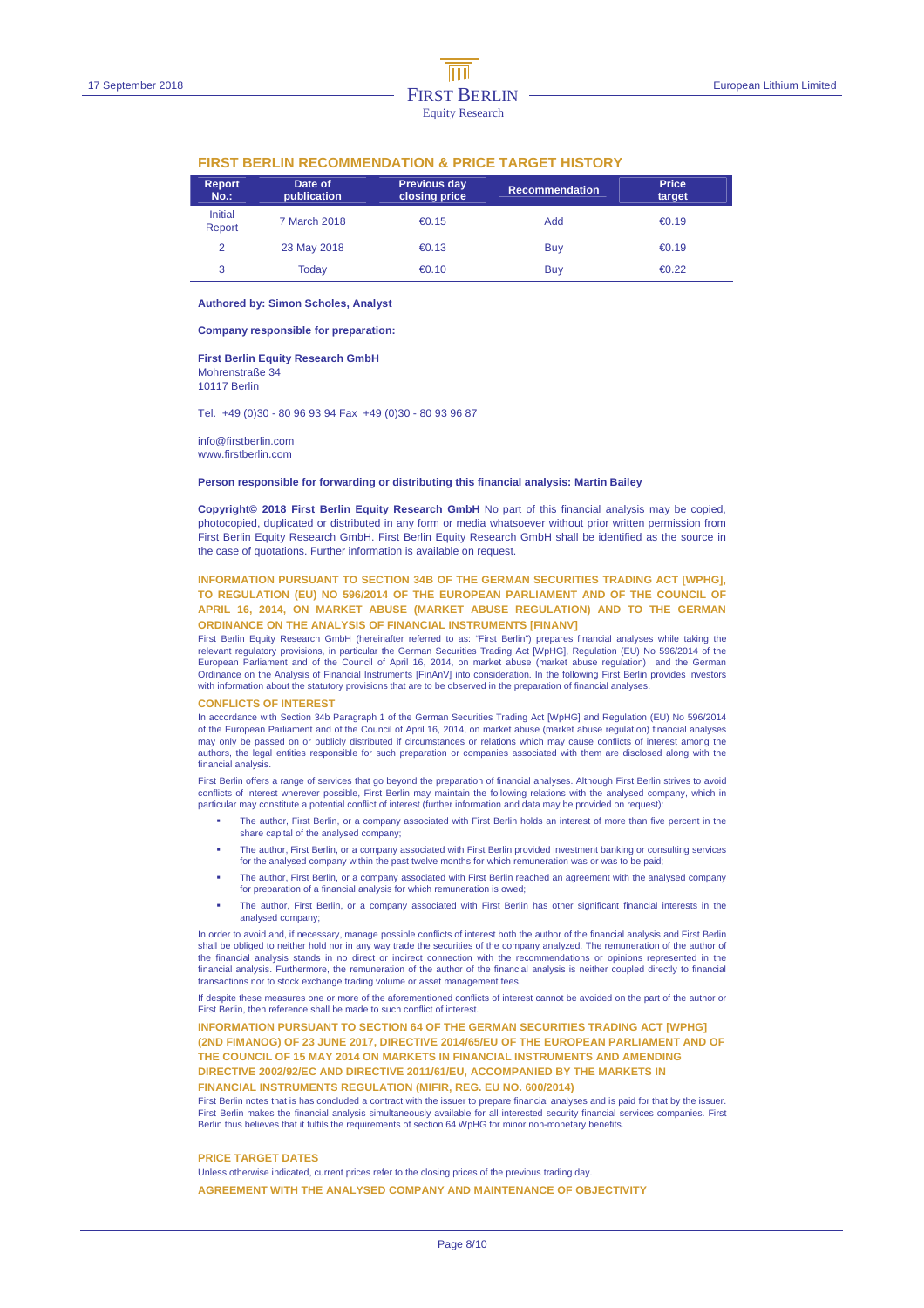The present financial analysis is based on the author's own knowledge and research. The author prepared this study without any direct or indirect influence exerted on the part of the analysed company. Parts of the financial analysis were possibly<br>provided to the analysed company prior to publication in order to avoid inaccuracies in the repres substantial changes were made at the request of the analysed company following any such provision.

#### **ASSET VALUATION SYSTEM**

First Berlin's system for asset valuation is divided into an asset recommendation and a risk assessment.

#### **ASSET RECOMMENDATION**

The recommendations determined in accordance with the share price trend anticipated by First Berlin in the respectively indicated investment period are as follows:

| Category                |                                                |                 | $\overline{2}$ |
|-------------------------|------------------------------------------------|-----------------|----------------|
|                         | Current market capitalisation (in $\epsilon$ ) | $0 - 2$ billion | $> 2$ billion  |
| Strong Buy <sup>1</sup> | An expected favourable price trend of:         | > 50%           | >30%           |
| Buy                     | An expected favourable price trend of:         | >25%            | >15%           |
| Add                     | An expected favourable price trend of:         | 0% to 25%       | 0% to 15%      |
| Reduce                  | An expected negative price trend of:           | 0% to $-15%$    | 0\% to $-10\%$ |
| Sell                    | An expected negative price trend of:           | $< -15%$        | $< -10%$       |

<sup>1</sup> The expected price trend is in combination with sizable confidence in the quality and forecast security of manage

Our recommendation system places each company into one of two market capitalisation categories. Category 1 companies have a market capitalisation of €0 – €2 billion, and Category 2 companies have a market capitalisation of > €2 billion. The expected return thresholds underlying our recommendation system are lower for Category 2 companies than for Category 1 companies. This reflects the generally lower level of risk associated with higher market capitalisation companies.

#### **RISK ASSESSMENT**

The First Berlin categories for risk assessment are low, average, high and speculative. They are determined by ten factors: Corporate governance, quality of earnings, management strength, balance sheet and financial risk, competitive position, standard of financial disclosure, regulatory and political uncertainty, strength of brandname, market capitalisation and free float. These risk factors are incorporated into the First Berlin valuation models and are thus included in the target prices. First Berlin customers may request the models.

#### **INVESTMENT HORIZON**

Unless otherwise stated in the financial analysis, the ratings refer to an investment period of twelve months.

#### **UPDATES**

At the time of publication of this financial analysis it is not certain whether, when and on what occasion an update will be provided. In general First Berlin strives to review the financial analysis for its topicality and, if required, to update it in a very timely manner in connection with the reporting obligations of the analysed company or on the occasion of ad hoc notifications.

#### **SUBJECT TO CHANGE**

The opinions contained in the financial analysis reflect the assessment of the author on the day of publication of the financial analysis. The author of the financial analysis reserves the right to change such opinion without prior notification.

#### **Legally required information regarding**

- **key sources of information in the preparation of this research report**
- **valuation methods and principles**
- **sensitivity of valuation parameters**

**can be accessed through the following internet link: http://firstberlin.com/disclaimer-english-link/** 

**SUPERVISORY AUTHORITY: Bundesanstalt für Finanzdienstleistungsaufsicht (German Federal Financial Supervisory Authority) [BaFin], Graurheindorferstraße 108, 53117 Bonn and Lurgiallee 12, 60439 Frankfurt** 

#### **EXCLUSION OF LIABILITY (DISCLAIMER)**

#### **RELIABILITY OF INFORMATION AND SOURCES OF INFORMATION**

The information contained in this study is based on sources considered by the author to be reliable. Comprehensive verification of the accuracy and completeness of information and the reliability of sources of information has neither been carried out by the author nor by First Berlin. As a result no warranty of any kind whatsoever shall be assumed for the accuracy and completeness of information and the reliability of sources of information, and neither the author nor First Berlin, nor the person responsible for passing on or distributing the financial analysis shall be liable for any direct or indirect damage incurred through reliance on the accuracy and completeness of information and the reliability of sources of information.

#### **RELIABILITY OF ESTIMATES AND FORECASTS**

The author of the financial analysis made estimates and forecasts to the best of the author's knowledge. These estimates and forecasts reflect the author's personal opinion and judgement. The premises for estimates and forecasts as well as the author's perspective on such premises are subject to constant change. Expectations with regard to the future performance of a financial instrument are the result of a measurement at a single point in time and may change at any time. The result of a financial analysis always describes only one possible future development – the one that is most probable from the perspective of the author – of a number of possible future developments.

Any and all market values or target prices indicated for the company analysed in this financial analysis may not be achieved due to various risk factors, including but not limited to market volatility, sector volatility, the actions of the analysed company,<br>economic climate, failure to achieve earnings and/or sales forecasts, unavailability of compl subsequently occurring event which affects the underlying assumptions of the author and/or other sources on which the author relies in this document. Past performance is not an indicator of future results; past values cannot be carried over into the future.

Consequently, no warranty of any kind whatsoever shall be assumed for the accuracy of estimates and forecasts, and neither<br>the author nor First Berlin, nor the person responsible for passing on or distributing the financia direct or indirect damage incurred through reliance on the correctness of estimates and forecasts.

#### **INFORMATION PURPOSES, NO RECOMMENDATION, SOLICITATION, NO OFFER FOR THE PURCHASE OF SECURITIES**

The present financial analysis serves information purposes. It is intended to support institutional investors in making their own investment decisions; however in no way provide the investor with investment advice. Neither the author, nor First Berlin, nor the person responsible for passing on or distributing the financial analysis shall be considered to be acting as an investment